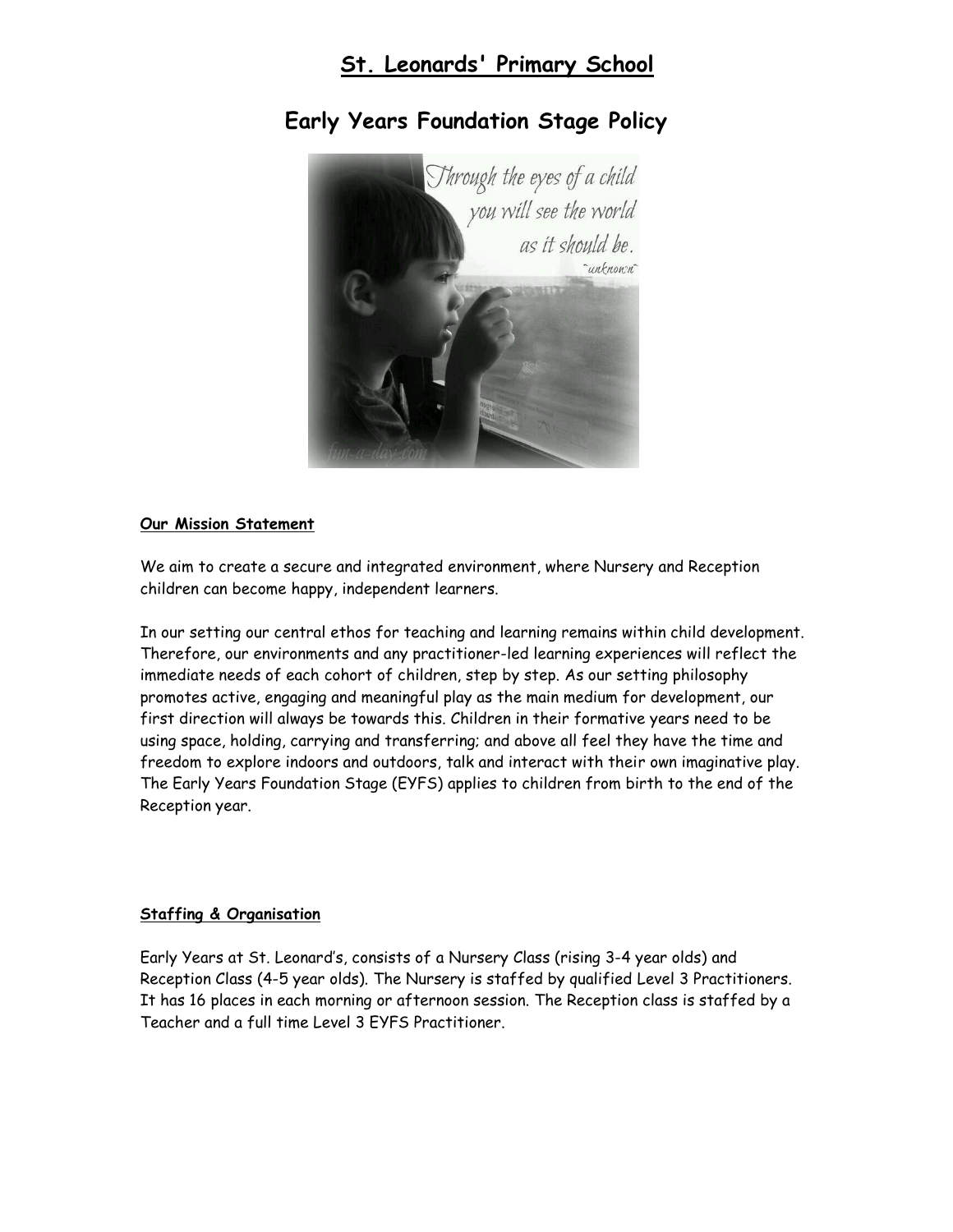## **The role of all adults**

This should include:

- The recognition of the importance of the role of all significant adults, teachers, early years' practitioners and parents as partners.
- The understanding of the importance of warm, caring relationships between adult and child, to provide positive and meaningful interactions that enhance self esteem and confidence.
- The encouragement of well- planned quality play by adults who observe, interact and extend the children's activities in a way that positively affects the attitudes of learning that the children develop.
- The provision of an appropriate mix of adult directed and child initiated activities.
- Promoting children's learning through planned experiences that are challenging but achievable.
- Modelling a range of positive behaviours.
- Using language that is rich and grammatically correct to develop children's language.
- Direct teaching of skills and knowledge
- Planning the indoor and outdoor environment to provide a positive context for learning and teaching
- Skilful and well planned observations of children.

#### **Confidentiality**

All adults working in the EYFS must understand that all information in the course of employment will be kept confidential. Details of children, families and staff must remain confidential and must not be discussed outside of school (see separate social networking and mobile phone policy).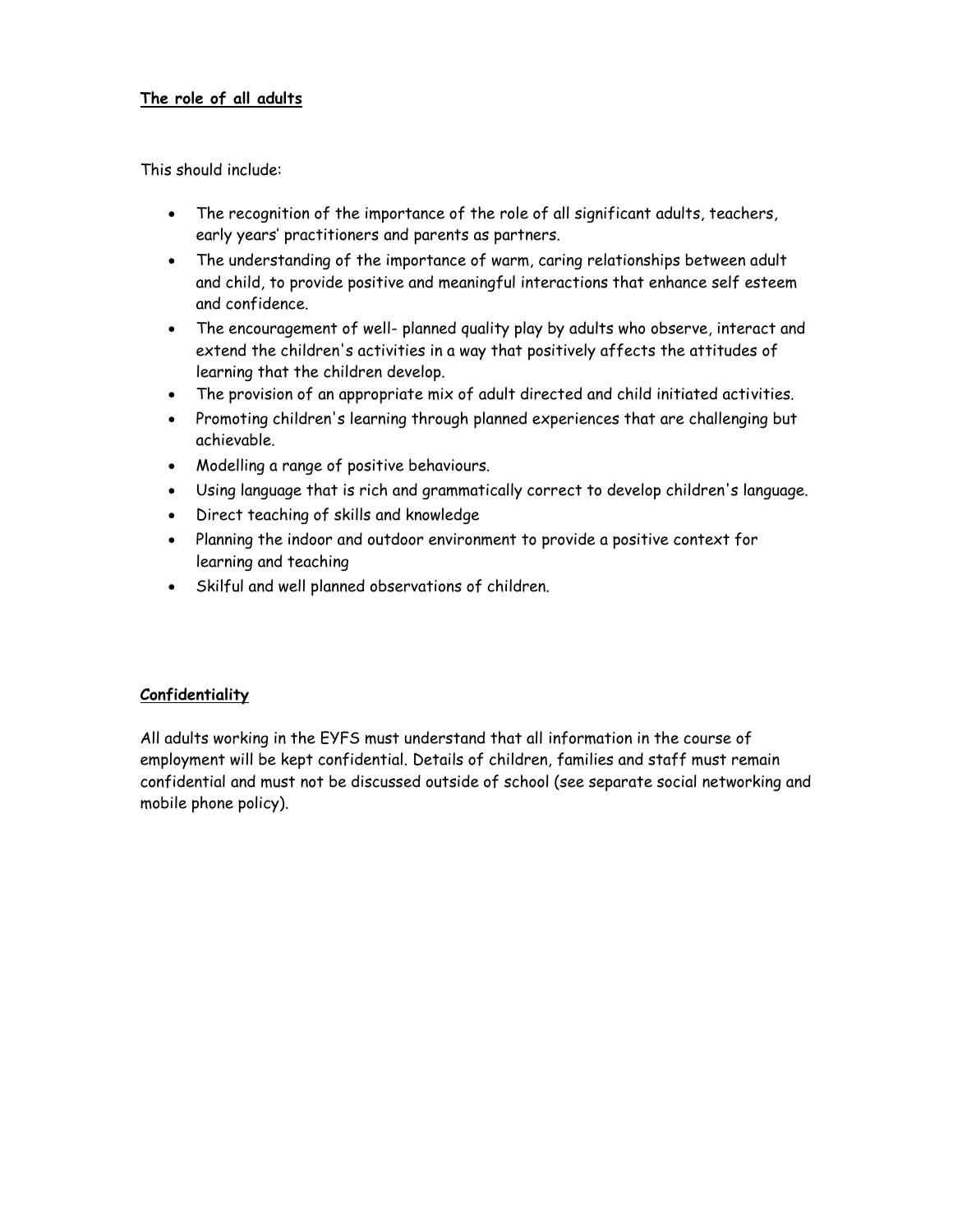### **The EYFS is based upon four principles**

- A Unique Child
- Positive Relationships
- **•** Enabling Environments
- Learning and Development

# **A Unique Child**

At St. Leonard's, we recognise that every child is a competent learner who can be resilient, capable, confident and self assured. We recognise that children develop in individual ways, at varying rates. Children's attitudes and dispositions to learning are influenced by feedback from others; we use praise and encouragement, as well as celebration/ sharing assemblies and rewards, to encourage children to develop a positive attitude to learning.

# **Inclusion**

We value the diversity of individuals within the school and do not discriminate against children because of 'differences'. All children at St. Leonard's are treated fairly regardless of race, religion or abilities. All children and their families are valued within our school.

In our school we believe that all our children matter. We give our children every opportunity to achieve their best. We do this by taking account of our children's range of life experiences when planning for their learning.

In the EYFS we set realistic and challenging expectations that meet the needs of our children. We achieve this by planning to meet the needs of boys and girls, children with special educational needs, children who are more able, children with disabilities, children from all social and cultural backgrounds, children of different ethnic groups and those from diverse linguistic backgrounds.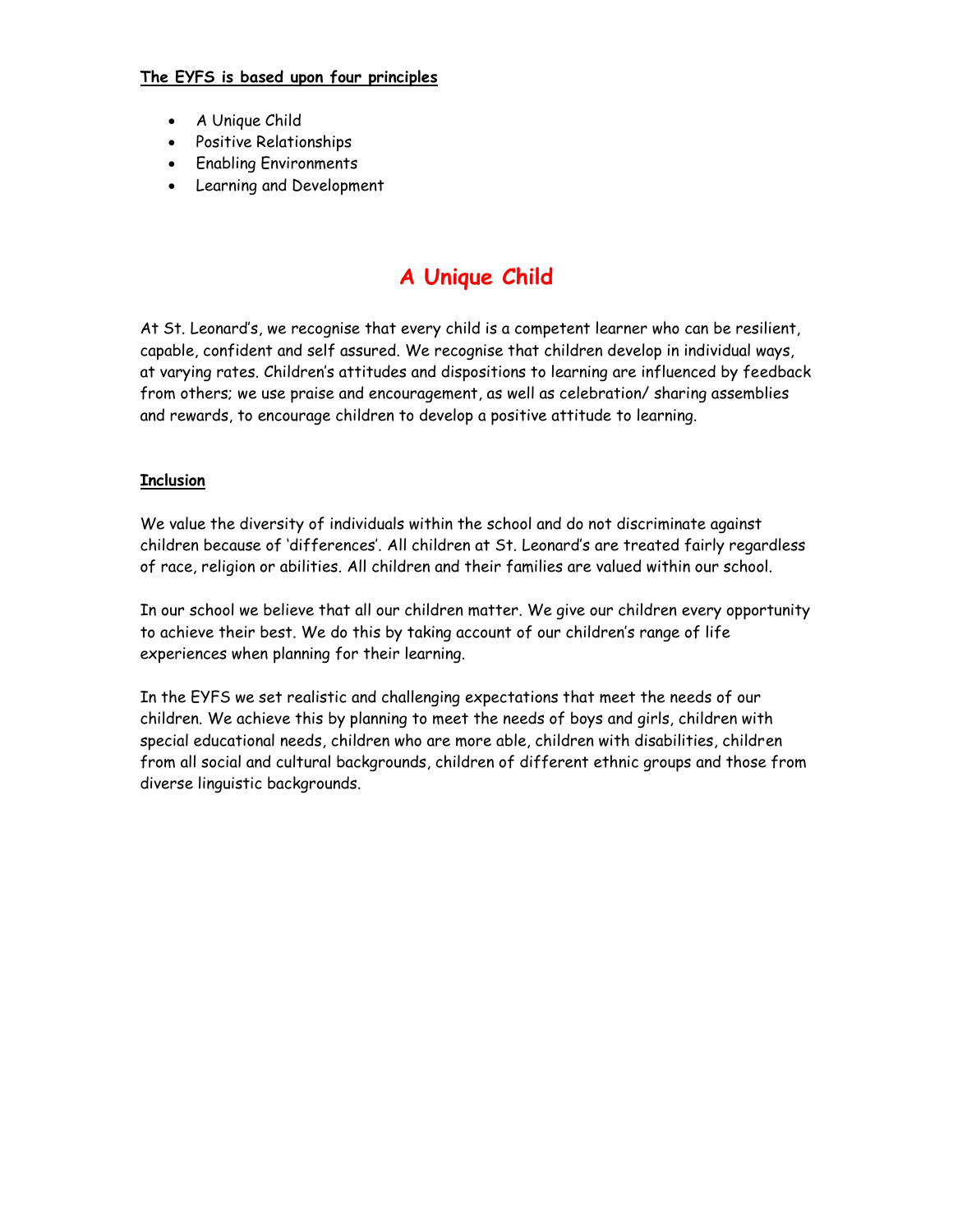We meet the needs of all our children through:

- planning opportunities that build upon and extend children's knowledge, experience and interests, and develop their self-esteem and confidence;
- using a wide range of teaching strategies based on children's learning needs;
- providing a wide range of opportunities to motivate and support children and to help them to learn effectively;
- providing a safe and supportive learning environment in which the contribution of all children is valued;
- using resources which reflect diversity and are free from discrimination and stereotyping;
- planning challenging activities for children whose ability and understanding are in advance of their language and communication skills;
- monitoring children's progress and taking action to provide support as necessary.

For those children with special educational needs, the focus will be on removing barriers for children and on preventing learning difficulties developing. Children's learning difficulties will be identified at an early stage and teaching will respond quickly to areas of difficulty. This will involve working closely with parents and developing an effective strategy to meet these needs. This may involve working with staff from other agencies in drawing up Individual Early Education Plans.

It is important to us that all children in the school are 'safe'. We aim to educate children on boundaries, rules and limits and to help them understand why they exist. We provide children with choices to help them develop this important life skill. Children should be allowed to take risks, but need to be taught how to recognise and avoid hazards. We aim to protect the physical and psychological well being of all children.

# **Welfare**

"Children learn best when they are healthy, safe and secure, when their individual needs are met and when they have positive relationships with the adults caring for them."

At St. Leonard's we understand that we are legally required to comply with certain welfare requirements as stated in the Statutory Framework for The Revised Early Years Foundation Stage 2012. We understand that we are required to:

- promote the welfare of children;
- promote good health, preventing the spread of infection and taking appropriate action when children are ill;
- manage behaviour effectively in a manner appropriate for the children's stage of development and individual needs;
- ensure all adults who look after the children or who have unsupervised access to them are suitable to do so;
- Ensure that the premises, furniture and equipment is safe and suitable for purpose;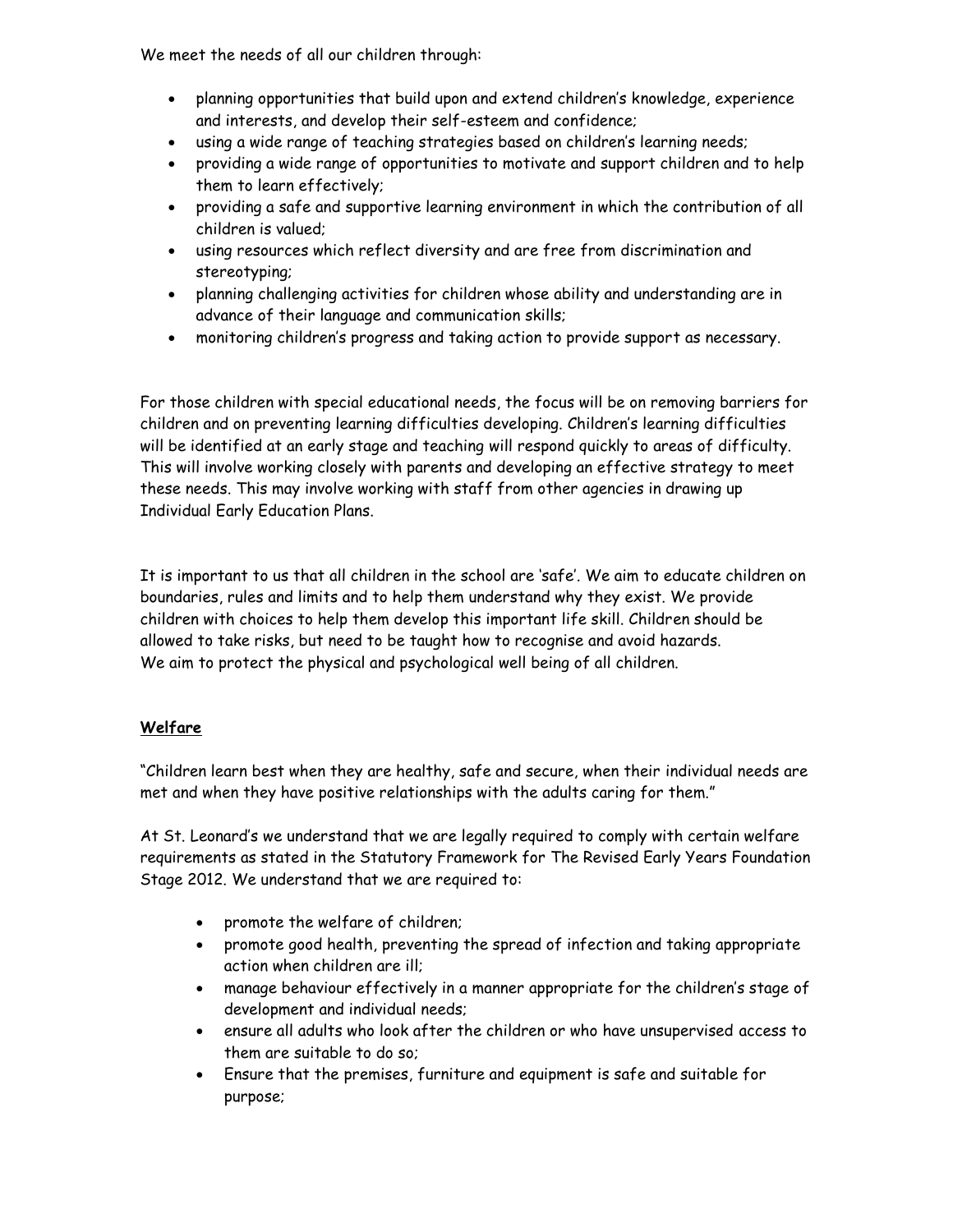- Ensure that every child receives enjoyable and challenging learning and development experiences tailored to meet their needs;
- Maintain records, policies and procedures required for safe efficient management of the setting and to meet the needs of the children.

We endeavour to meet all these requirements.

### **Health and safety**

The school's guidelines on health, medical and safety issues are followed by the EYFS.

Children will only be dismissed to a Parent or Carer at the end of the day unless staff have been notified of any change. The EYFS uses a safeguarding system to ensure the safety of the children if they are collected by an adult unknown to EYFS staff. All children must be handed over personally to their Parent/Carer at the end of the day or to a previously agreed person.

At least one person who has a current Paediatric First Aid Certificate must be on the premises at all times when children are present and must accompany children on outings. In the EYFS, we will continue to complete written risk assessments for any occasion that the children are leaving school premises.

### **First Aid**

- All injuries must be recorded in the class accident record.
- Any head injury must be reported to the class teacher immediately. Any child who has had a head injury must go home with a 'bumped head' form, to alert parents. Any head injury causing concern must be referred to the school office.
- Any personnel dealing with any other first aid must inform the class teacher of the injury and treatment.

# **Positive Relationships**

At St. Leonard's we recognise that children learn to be strong and independent from secure relationships. We aim to develop caring, respectful, professional relationships with the children and their families.

#### **Parents as Partners**

We recognise that parents are children's first and most enduring educators and we value the contribution they make.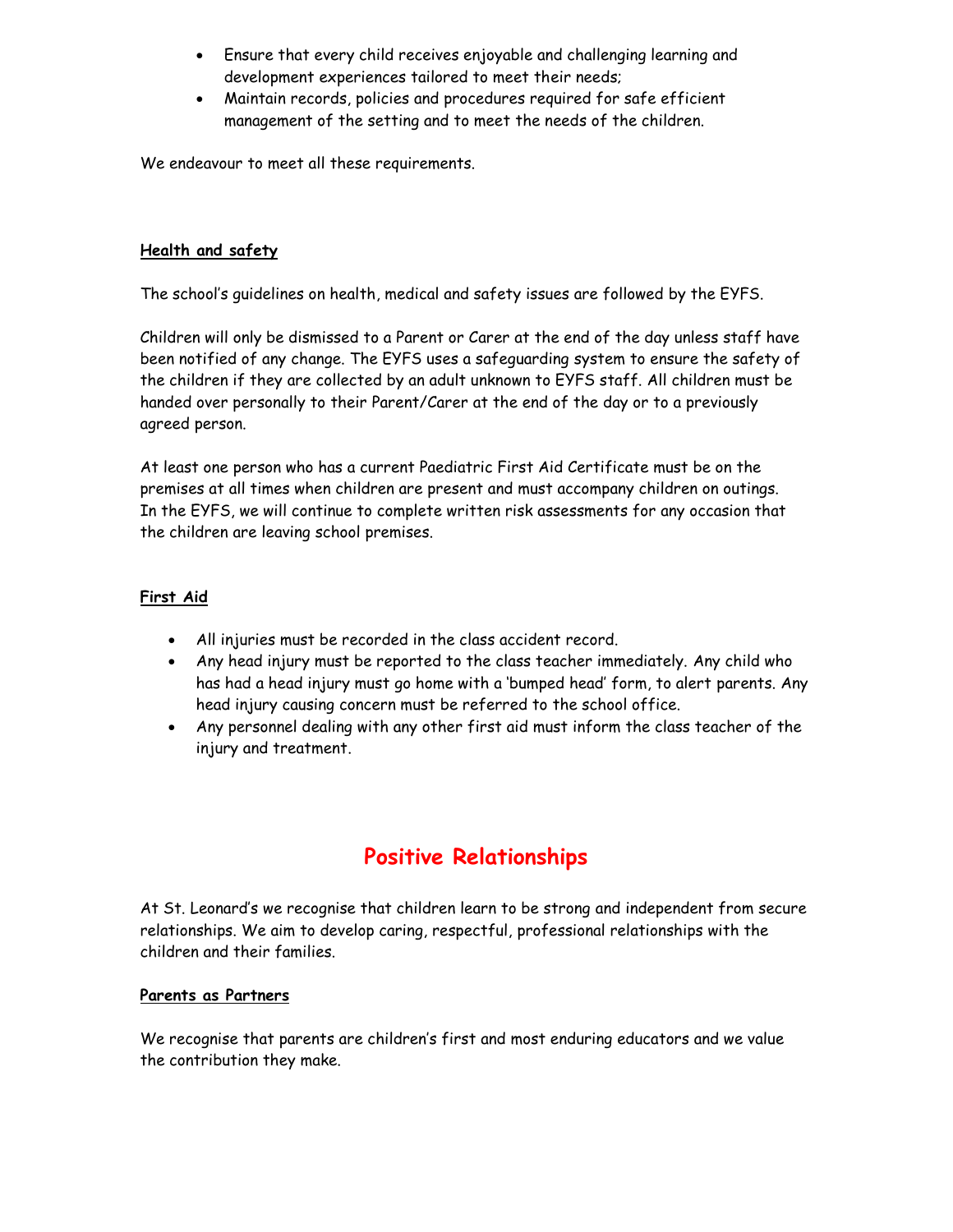We recognise the role that parents have played, and their future role, in educating the children. We do this through:

- talking to parents about their child before their child starts in our school;
- the teacher offers to visit all children in their home setting prior to their starting Nursery/School;
- the children have the opportunity to spend time with their teacher before starting school during 'Taster' days and Transition sessions;
- inviting all parents to an induction meeting during the term before their child starts school;
- regular parent home links about themes and ideas for activities to share with their child at home;
- both Reception and Nursery have dedicated pages on the school web site, containing parent's information;
- offering parents regular opportunities to talk about their child's progress in our Nursery and Reception classes and allowing free access to the children's 'Learning Journeys';
- encouraging parents to talk to the child's teacher if there are any concerns;
- There is a formal meeting for parents each term at which teachers and parents discuss the child's progress in private with the teacher. Parents receive a report on their child's attainment and progress at the end of their Reception year.

We operate an open door policy where parents can talk with us at the end of the school day whenever possible.

All staff involved with the EYFS aim to develop good relationships with all children, interacting positively with them and taking time to listen to them. We follow the key person approach across all groups of children.

The EYFS Leader takes overall responsibility for all children and staff within the setting as a whole.

# **Enabling Environments**

At St. Leonards' School we recognise that the environment plays a key role in supporting and extending the children's development. This begins by observing the children and assessing their interests, development and learning, before planning challenging but achievable activities and experiences to extend the children's learning.

We base our teaching within the Montessori, Waldorf and Reggio Emilia approaches and our environments reflect this.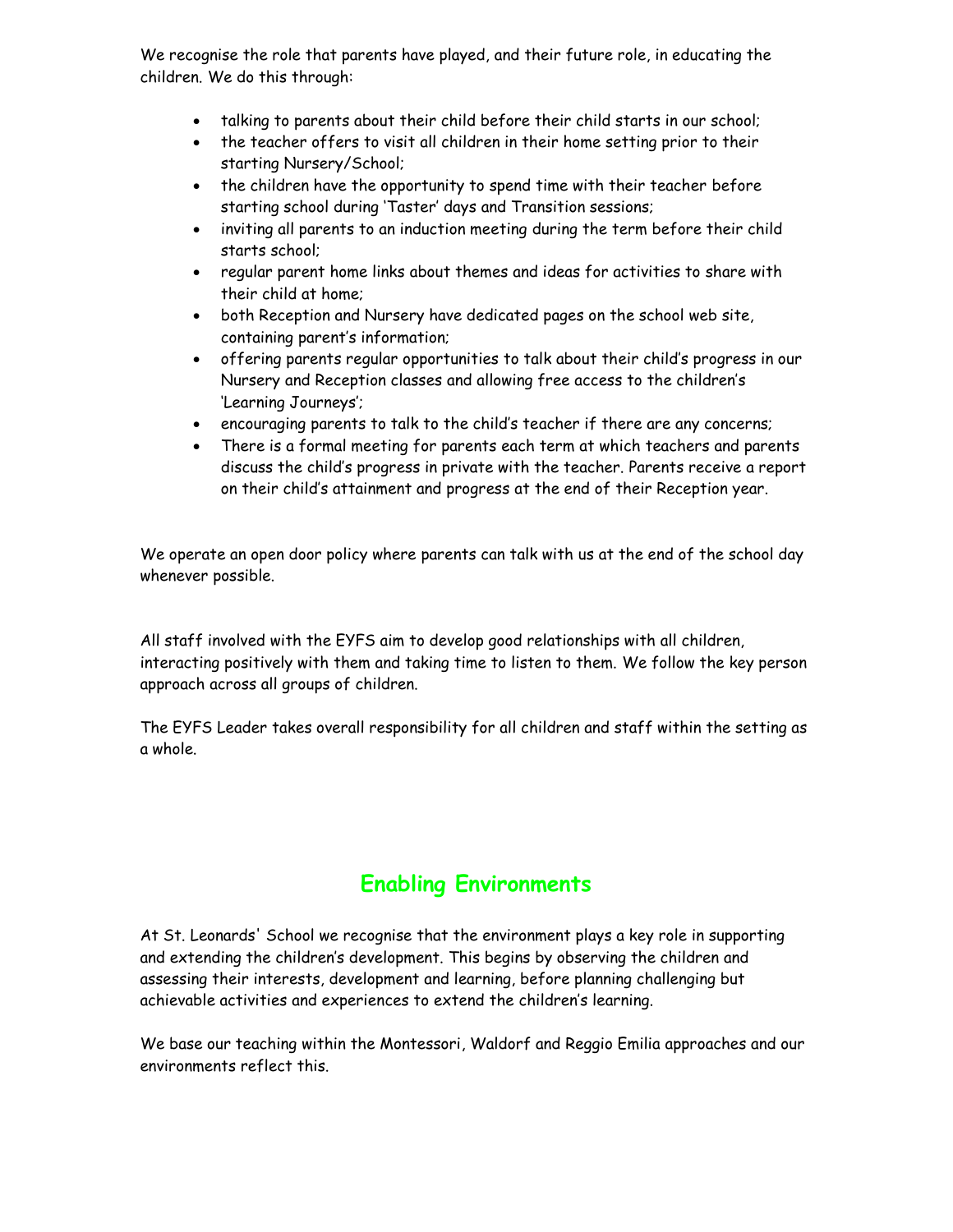

All EYFS staff are responsible for observing individual children's interests, assessing appropriate next steps for the child and implementing them. Ongoing individual planning and next steps are recorded on our Spontaneous Planning sheets. Spontaneous Planning embeds the Observe/Assess/Plan cycle very effectively and ensures staff, are supporting children's individual interests and development in a meaningful way. It informs individual next steps in leaning for children, as well as enhancing continuous provision in the learning environment.

We make regular assessments of children's learning and we use this information to ensure that future planning reflects identified needs. As part of our philosophy of **child-initiated learning**, our **Formative Assessment** informs everyday planning and is based on on-going observational assessment of each child's achievements, interests and learning styles. Formative assessment may take the form of anecdotal observations, focused observations, baseline assessment, other focused assessments and conversations with parents.

All adults working in the EYFS are responsible for observing children. Children are observed for levels of well-being and involvement, interests and the Characteristics of Learning. Each child has an individual Learning Journey in which this evidence is stored.

At St. Leonard's all children's learning is recorded within their own learning journal, which covers the 7 areas of learning and 17 Early Learning Goals of the EYFS Profile. Within the final term of the EYFS, we provide a written summary to parents, reporting their progress against the ELG's and the Characteristics of Learning. We give a reasonable opportunity for the Parents to discuss these judgements with the EYFS teacher. A copy of the Profile report will also be given to the Year 1 teacher. At the end of the Reception year, the EYFS coordinator will spend time moderating with year one for reading, writing and numeracy, as part of our transition.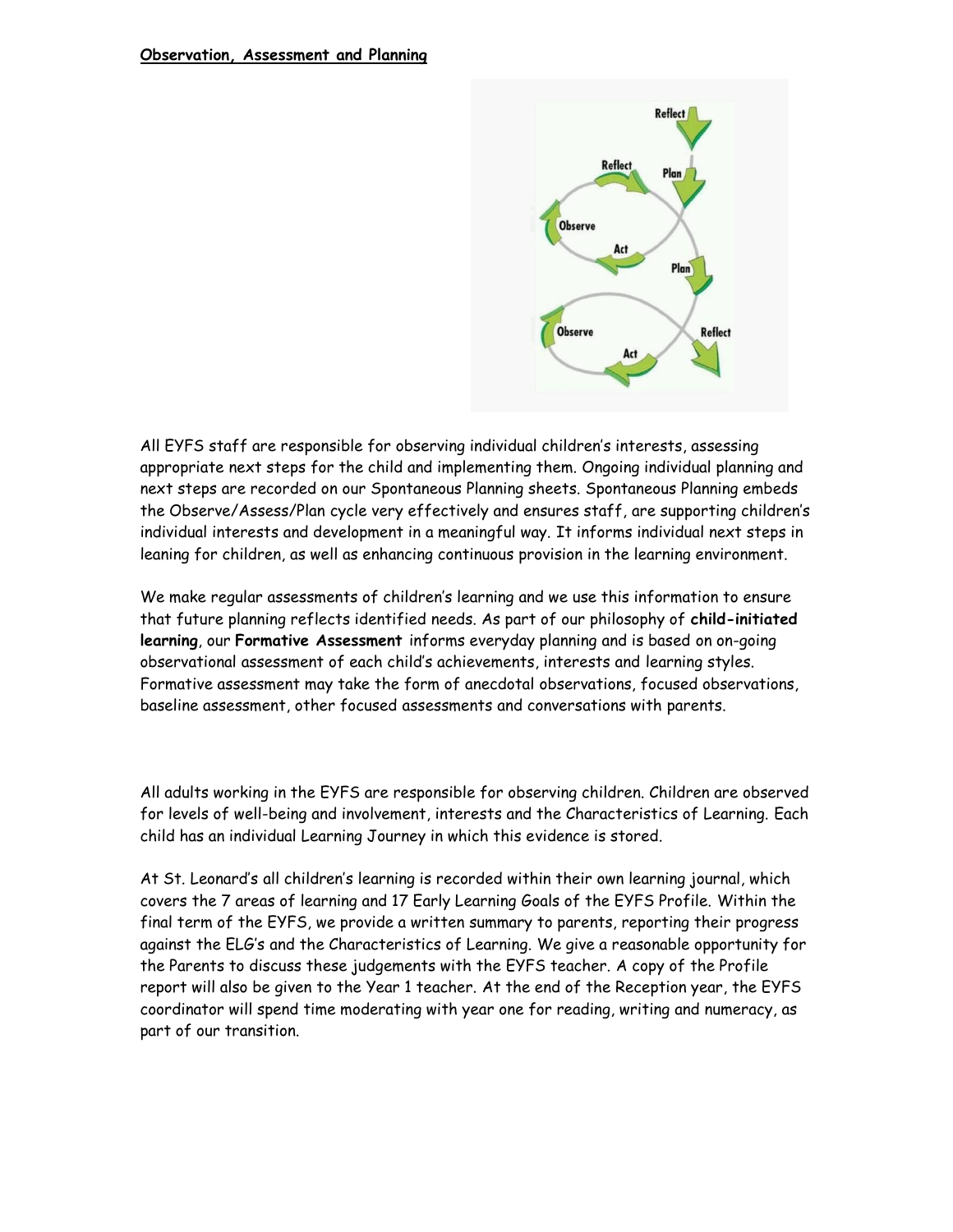### **The Learning Environment**

The EYFS classrooms are organised to allow children to explore and learn securely and safely. There are areas where the children can be active, be quiet and rest. The classroom is set up in learning areas, where children are able to find and locate equipment and resources independently. The areas will include:

- An attractive and comfortable place to read;
- Explorative, sensorial play with a variety of equipment;
- Mathematical and scientific equipment;
- A writing area with a variety of paper and tools to mark make or write;
- Imaginative play areas;
- A variety of creative media such as paint, clay, wood, junk materials;
- Baking materials and equipment;
- Growing things;
- Collections of interesting objects to handle;
- Collections of musical instruments;
- Access to appropriate ICT equipment, as required;
- A variety of outdoor play equipment;

All areas will be attractive and suitably resourced so that children are encouraged to use them and engage in purposeful, challenging activities with or without the presence of an adult.

Resources will be organised in such a way that children are enabled to make informed choices, select independently what they need and take responsibility for clearing away.

Children will be able to relate personally to the resources provided so that they:

- Reflect children's varied home and community experiences;
- Reflect the multi-cultural nature of the local community;
- Avoid gender stereotyping.

Having daily access to the outdoor environment is a priority at St. Leonard's. For many children, it is their preferred space and the EYFS classes have their own enclosed outdoor areas. Great emphasis is placed on ensuring that the outdoor learning environment contributes to all areas of learning. This has a positive effect on the children's development. Being outdoors offers opportunities for doing things in different ways and on different scales than when indoors. It offers the children the chance to explore, use their senses and be physically active and exuberant. We plan activities and resources for the children to access outdoors that help the children to develop in all seven areas of learning. Children have access to the whole learning environment both in and out of doors for a substantial part of each session.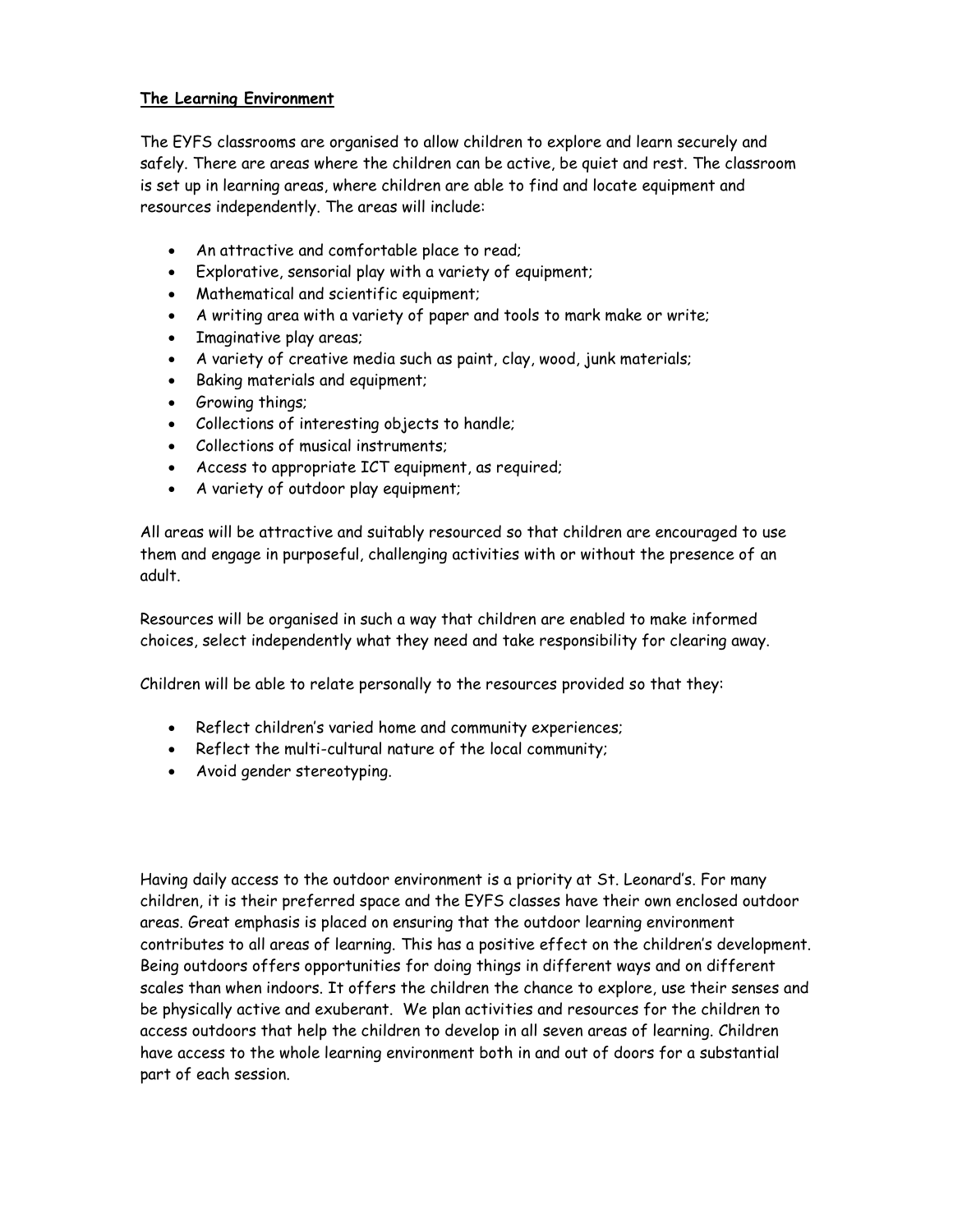Resources outdoors and indoors are organised similarly to enable children to be independent and take responsibility.

All children are encouraged to take part in the full range of outdoor experiences.

# **Learning and Development**

At St. Leonard's we recognise that children learn and develop in different ways and at different rates. We value all areas of learning and development equally and understand that they are inter connected.

# **Teaching and Learning Style**

Our policy on teaching and learning defines the features of effective teaching and learning in our school. These features apply to teaching and learning in the EYFS just as much as they do to the teaching in Key Stage 2. Features that relate to the EYFS are:

- the partnership between practitioners and parents, so that our children feel secure at school and develop a sense of well-being and achievement;
- the understanding that practitioners have of how children develop and learn, and how this affects their teaching;
- the range of approaches used that provide first-hand experiences, give clear explanations, make appropriate interventions and extend and develop play and talk or other means of communication;
- the carefully planned curriculum that helps children work towards the Early Learning Goals throughout EYFS;
- the provision for children to take part in activities that build on and extend their interests and develop their intellectual, physical, social and emotional abilities;
- the encouragement for children to communicate and talk about their learning, and to develop independence and self-management;
- the support for learning with appropriate and accessible indoor and outdoor space, facilities and equipment;
- the identification of the progress and future learning needs of children through observations, which are shared with parents;
- the good relationships between our school and the settings that our children experience prior to joining our school.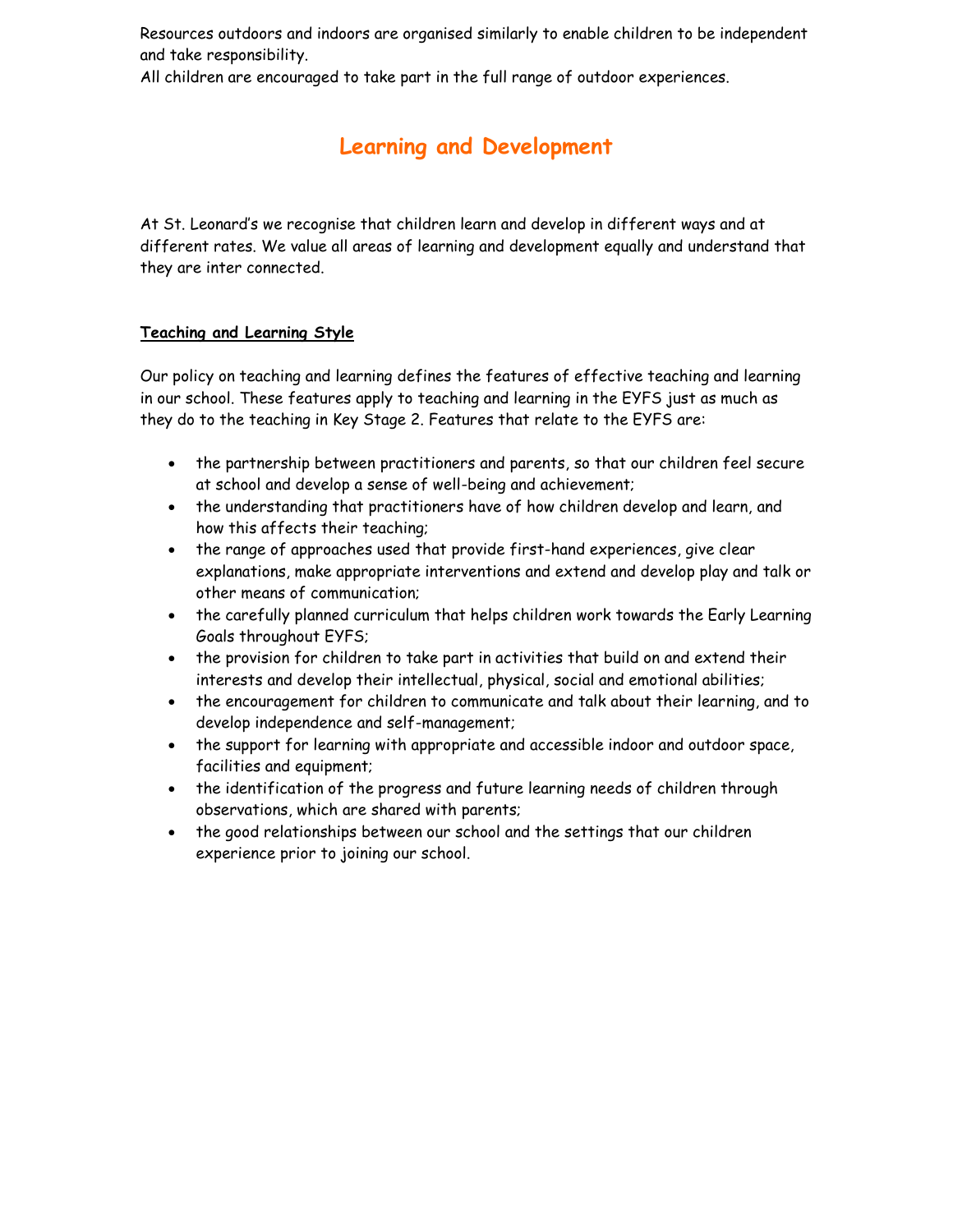# **The staff**

- Work in partnership with parents and carers;
- Promote children's learning through planned experiences and activities that are challenging but achievable;
- Teach skills and knowledge;
- Understand that children learn in different ways and at a different pace to each other;
- Use rich and varied language to help children develop linguistic structures for thinking;
- Plan both indoor and outdoor provision to maximise opportunities for children's learning.



"Children's play reflects their wide ranging and varied interests and preoccupations. In their play children learn at their highest level. Play with peers is important for children's development."

Through play our children explore and develop learning experiences, which help them make sense of the world. They practise and build up ideas, and learn how to control themselves and understand the need for rules. They have the opportunity to think creatively alongside other children as well as on their own. They communicate with others as they investigate and solve problems. They express fears or re-live anxious experiences in controlled and safe situations. All staff work together to foster the characteristics of effective early learning:

- Playing and exploring
- Active learning
- Creating and thinking critically

### **Play**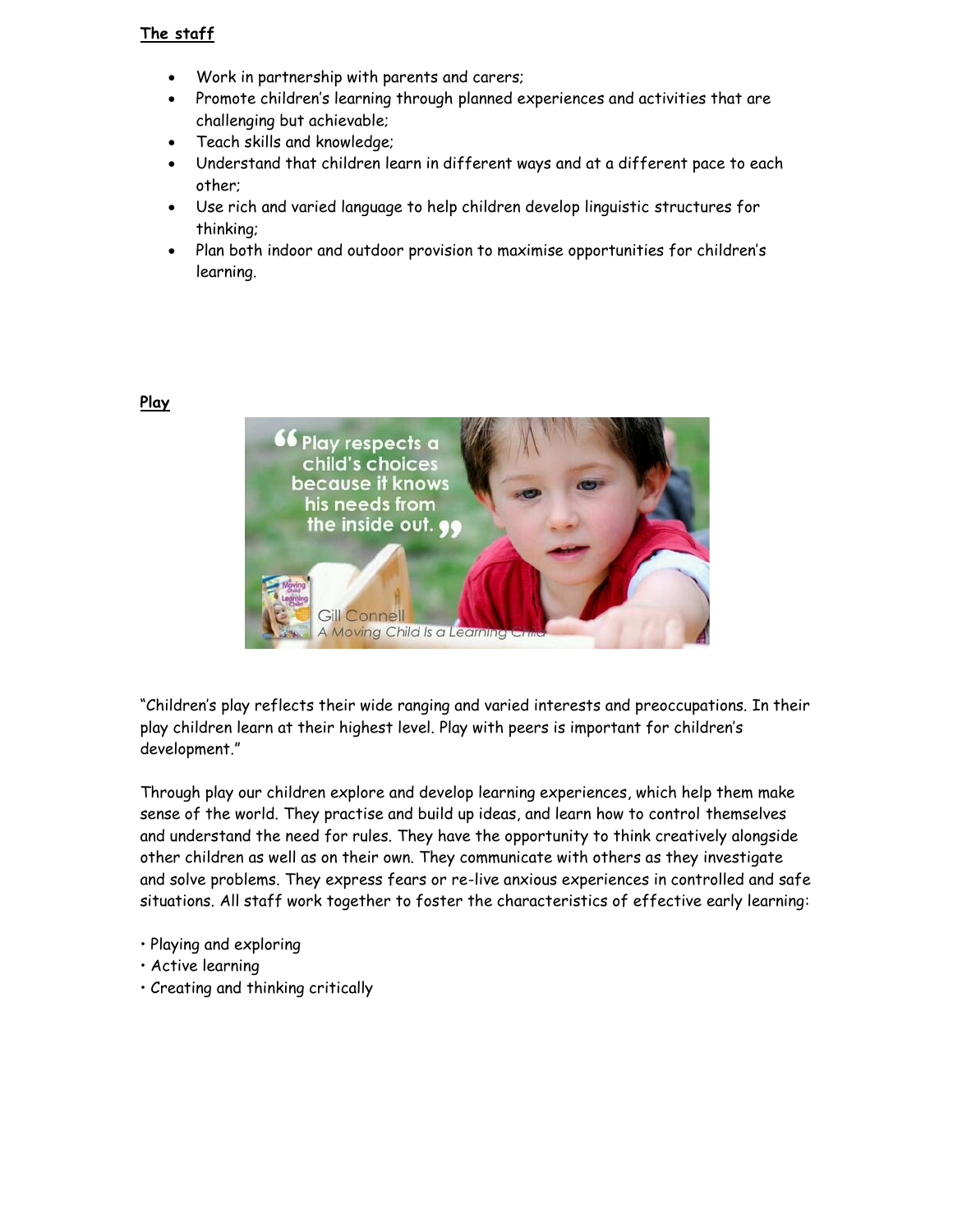### **Active Learning**

"Children learn best through physical and mental challenges. Active learning involves other people, objects, ideas and events that engage and involve children for sustained periods."

Active learning occurs when children are motivated and interested. Children need to have some independence and control over their learning. As children develop their confidence they learn to make decisions. It provides children with a sense of satisfaction as they take ownership of their learning.

## **Creativity and Critical Thinking**

"When children have opportunities to play with ideas in different situations and with a variety of resources, they discover connections and come to new and better understandings and ways of doing things. Adult support in this process enhances their ability to think critically and ask questions."

Children should be given opportunity to be creative through all areas of learning, not just through the arts. Adults can support children's thinking and help them to make connections by showing genuine interest, offering encouragement, clarifying ideas and asking open questions. Children can access resources freely and are allowed to move them around the classroom to extend their learning.

#### **Areas of Learning**

The EYFS is made up of seven areas of learning:

- Personal, Social and Emotional Development
- Communication and Language
- Physical Development
- Literacy
- Mathematics
- Understanding of the World
- Expressive Arts and Design

We recognise the three Prime Areas (PSE, CL, PD) underpin all the other areas of learning. The remaining Specific Areas support them and help strengthen children's learning and development. All areas are delivered through a balance of adult led and child initiated activities. In each area there are Developmental Matters and Early Learning Goals (ELG's) that define the expectations for most children to reach by the end of the EYFS.

#### **Monitoring and Review**

It is the responsibility of all EYFS practitioners to follow the principles stated in this policy.

The Head teacher and EYFS coordinator will carry out monitoring of the EYFS as part of the whole school monitoring schedule.